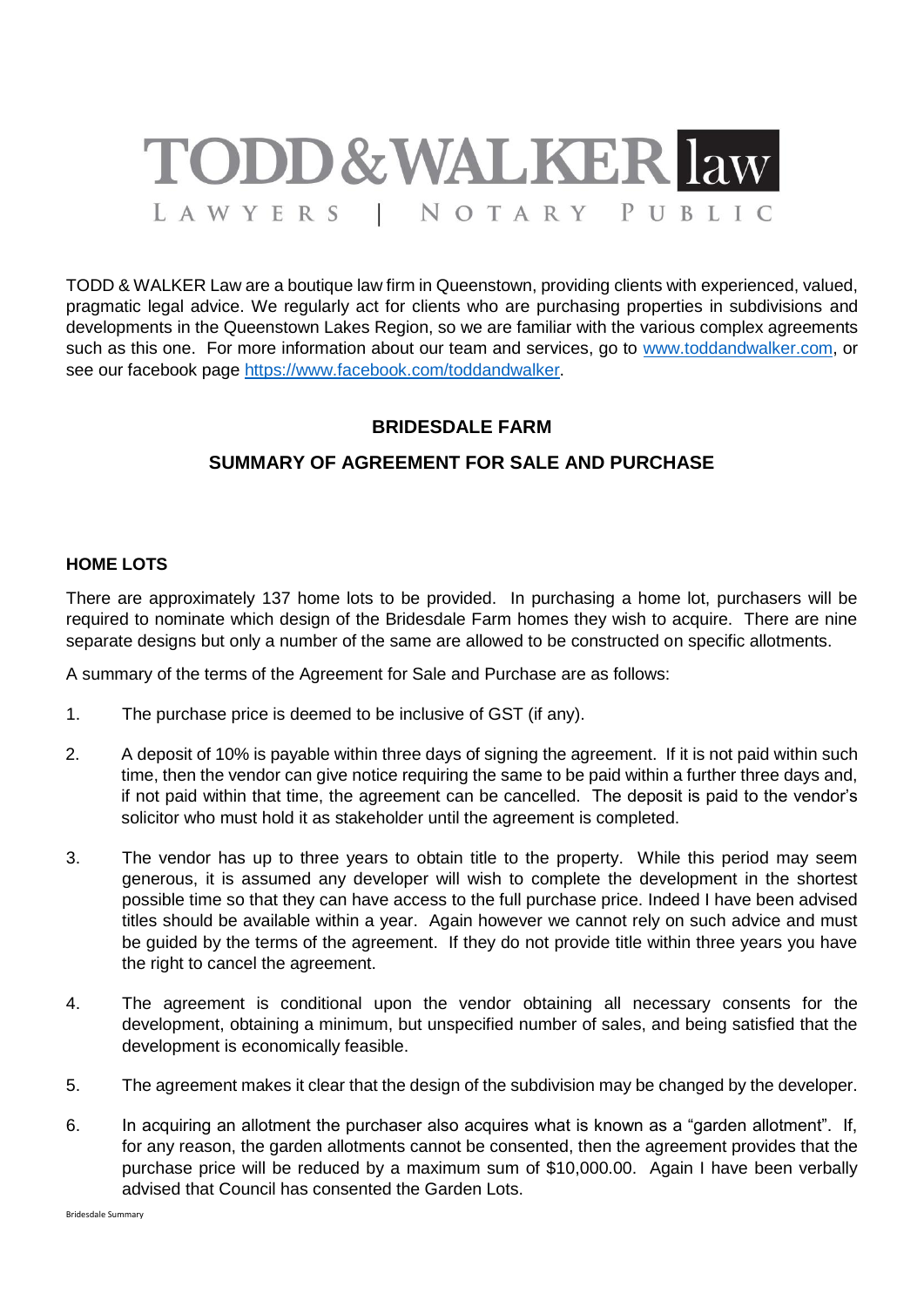- 7. If there is any change in the area of a nominated allotment, then the following shall occur:
	- (a) where any change reduces the size of an allotment up to 7.5% then there will be no adjustment to the purchase price;
	- (b) where there is a reduction between 7.5% and 10% of the original area, then compensation will be payable based on the square metre rate originally paid;
	- (c) where the area reduced is in excess of 10% of the original size, the purchaser may cancel the agreement but not be entitled to any compensation other than the refund of the deposit paid;
	- (d) there are no adjustments provided for in terms of any variation in the areas for the garden allotments;
- 8. The agreement specifically provides that the vendor may grant any easements, encumbrances and consent notices required by it to complete the subdivision.
- 9. The vendor can make any adjustments or variations to the home designs or design controls referred to in the agreement.
- 10. The vendor may lay any pipes, cables (under or above ground) and provide any access ways over and above those shown on the indicative plan of subdivision attached to the agreement. Inevitably Councils require all cables to be laid underground.
- 11. The vendor may impose height restrictions or further design covenants to protect purchasers' interests.
- 12. The vendor may excavate, re-contour, lower and/or fill any of the sites.
- 13. The vendor may amend the layout of roads and reserves shown on the plan.
- 14. In respect of any of the above, there is to be no liability for any damages or compensation payable for any such changes.
- 15. No warranty is provided that any facilities and/or reserves and/or access indicated on the plans are to be provided and they are deemed to be indicative only.
- 16. There is no warranty given as to when titles may be available.
- 17. The purchaser has no right to caveat the titles.
- 18. The vendor has complete control to ensure a modern, high quality and design development is provided.
- 19. The home schedule and design controls are subject to Council's approval and may be varied by the vendor.
- 20. The purchaser must comply with all design controls.
- 21. If a purchaser is found to be in breach of any design controls then they may be required to pay 10% of the purchase price or the then capital value of the Lot (whichever is the higher) for every year that the breach continues.
- 22. Purchasers are alerted to the fact that they are buying subject to restrictions as to the type of dwelling that they can construct and the design controls.
- Bridesdale Summary 23. Purchasers will not be able to object to any application the vendors make for any resource consent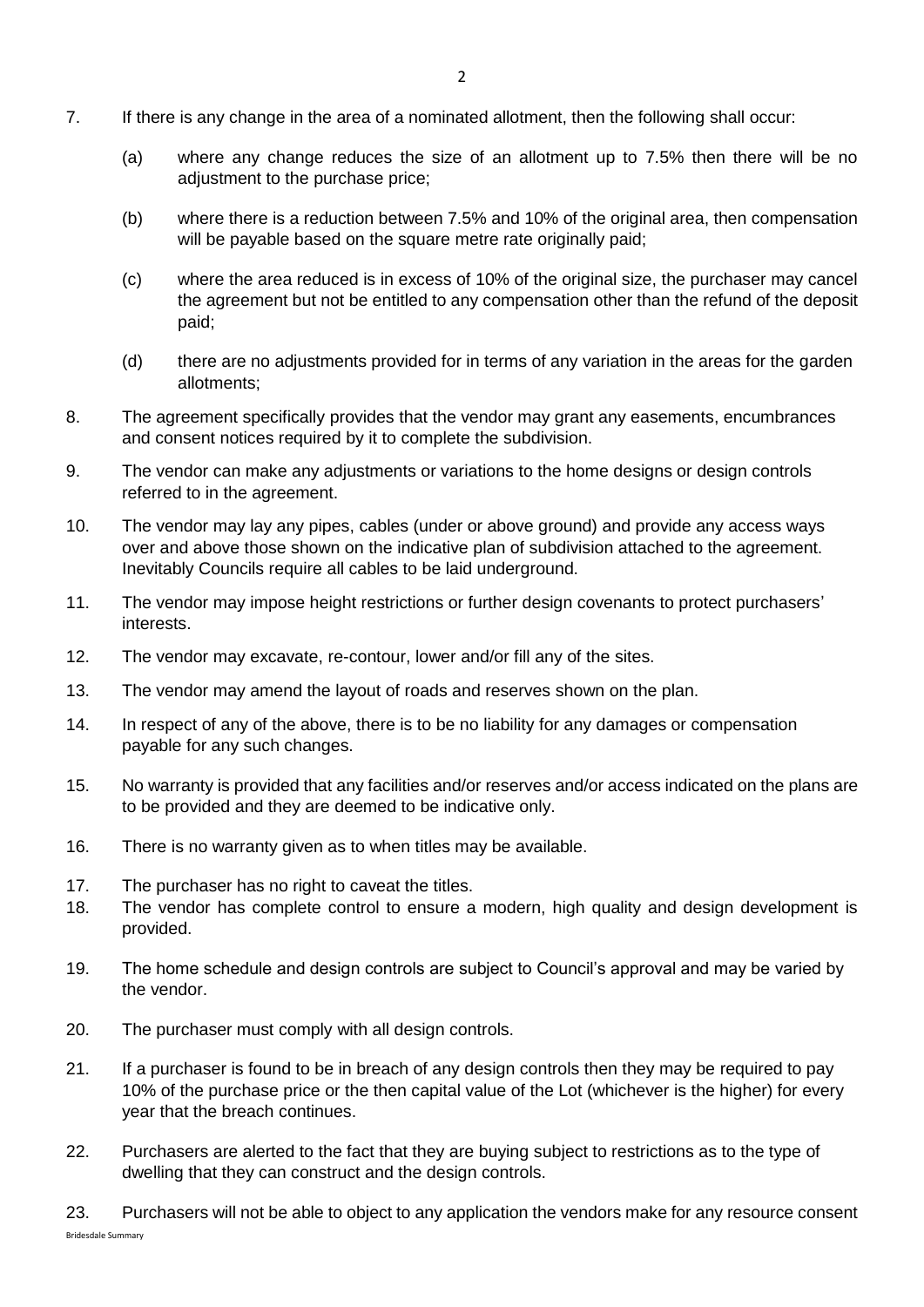- 24. No "For Sale" signs are allowed to be erected on any of the allotments until such time as payment has been made in full for the lot.
- 25. In terms of the garden lots, no services are to be provided to the same other than for non-potable water.
- 26. Settlement is required within 10 working days after the purchaser is advised that title is available.
- 27. If you wish to on-sell an allotment prior to settlement and payment being made in full, you can only do so with the written approval of the vendor.

#### **DESIGN GUIDELINES**

The design guidelines are to be managed and controlled by Bridesdale Farm or persons appointed by it. Once Bridesdale Farm has disposed of all its allotments in the subdivision then it is anticipated that the design guideline controls will be assigned to a Residents Association. A summary of these includes:

- 1. You are required to build to plans approved to individual allotments. You cannot change the external appearance, including windows/doors/materials/orientation and/or fencing.
- 2. You are required to undertake landscaping as has been approved for the allotment.
- 3. No satellite dishes are to be visible from the road.
- 4. Owners are required to construct their own driveways and the same must be constructed in concrete. This is an additional sum to the price paid for the dwelling.
- 5. Purchasers have 12 months to complete the dwelling from commencement of construction.
- 6. On completion of construction of the dwelling Bridesdale Farm will check the same to make sure that the same complies with the design and, if it does not, then they can require the purchaser to complete any works required to ensure full compliance with the design. If such work is not completed by the purchaser, then Bridesdale Farm may complete them and charge the purchaser.
- 7. In terms of the garden lots, there is to be no fencing allowed other than post and wire traditional rural fencing.
- 8. Nothing is to be stored outside.
- 9. Only approved buildings can be constructed on the site of the maximum size of 40m2.
- 10. Any buildings in the garden lots must be completed within six months of the commencement of construction.
- 11. Generally, guidelines may be waived, varied or altered by Bridesdale Farm.
- 12. Bridesdale Farm can charge fees for any approvals required by it, other than for the initial approvals.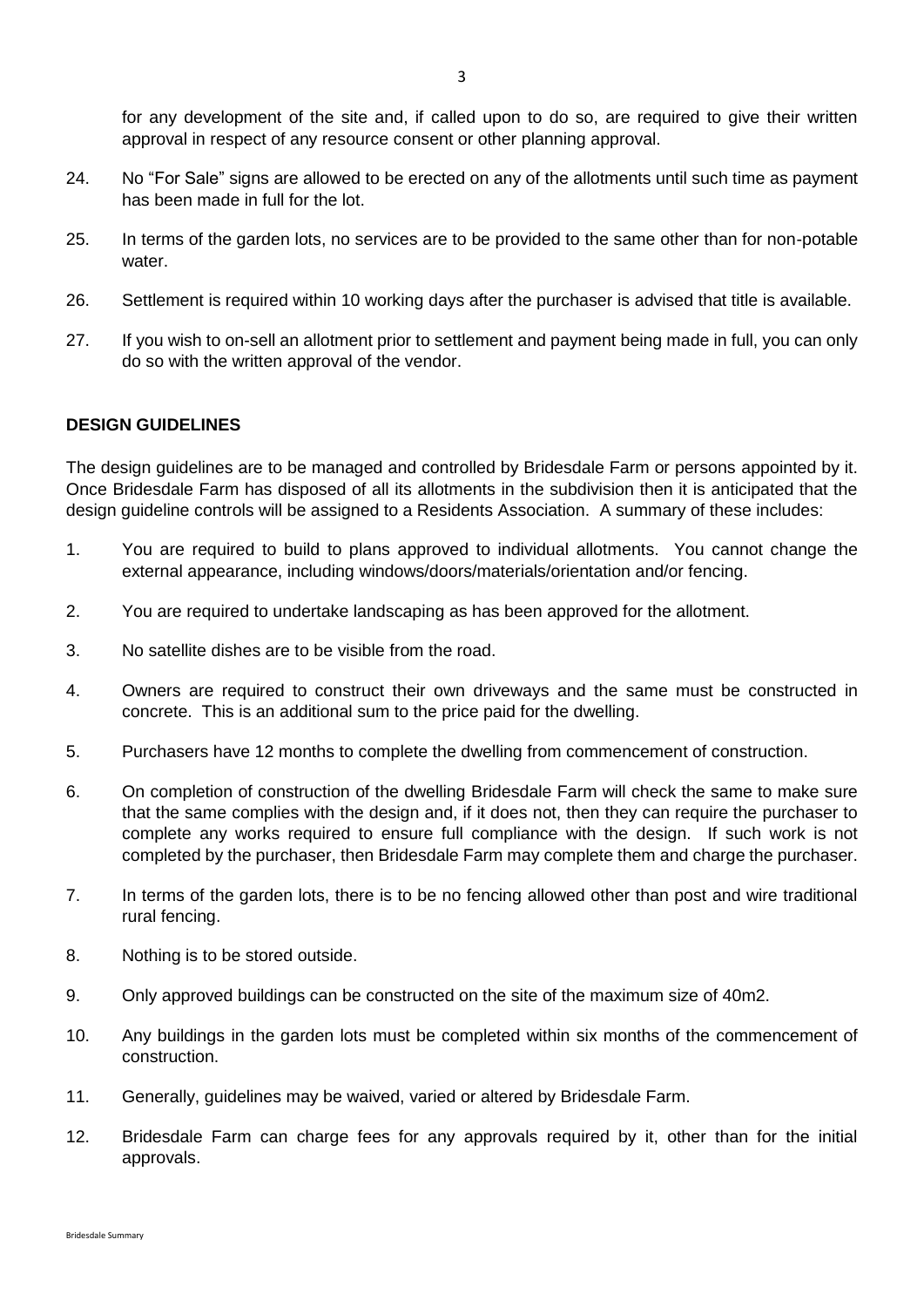### **LAND COVENANT**

When the titles issue, there shall be land covenants registered against the titles which require compliance with the following:

- 1. You must comply with all rules established for the development.
- 2. There is to be no occupation of dwellings until Code Compliance Certificates are issued.
- 3. Each house is to have a minimum of 2m2 of solar panels generating electricity.
- 4. There are to be no trees planted that exceed 7.5 metres in height and no hedges within two metres of a boundary that exceed 1.8 metres in height.
- 5. In respect of the design own home lots the following apply:
	- (a) plans must be approved by Bridesdale Farm;
	- (b) no changes are to be undertaken to the plans once approved.
- 6. In respect of design, fencing and landscaping:
	- (c) no alterations are to be made without the prior approval of Bridesdale Farm;
	- (d) no fencing to the roads reserves or open space of greater than 1 metre in height.
- 7. There is a restriction on species of certain trees above 1.8 metres in height.
- 8. No accessory buildings above 3.5 metres in height are to be built.
- 9. There is to be parking for two cars per allotment at least one of which is to be inside a garage.
- 10. In respect of the Bridesdale Farm home lots, the restrictions in respect to the design are to be in place for 15 years.
- 11. There are to be no sheds or accessory buildings.
- 12. There is to be no change to the exterior.
- 13. All landscaping is to be completed and maintained.
- 14. On completion of the dwelling you have 60 days to remedy any defect identified by Bridesdale Farm or Bridesdale Farm can complete the same at your cost.
- 15. There shall be no use of houses for trade, industry or commercial use, other than what the District Plan allows in respect of a home occupation and /or a bed and breakfast operation.
- 16. There will be no use of any garden lot for any form of accommodation.
- 17. You have 12 months to complete a dwelling from the date of commencement and all landscaping must be completed within two months of completion of the dwelling.
- 18. You cannot use a house or garden lot for a cattery/piggery or boarding kennels or for the breeding of dogs or cats.